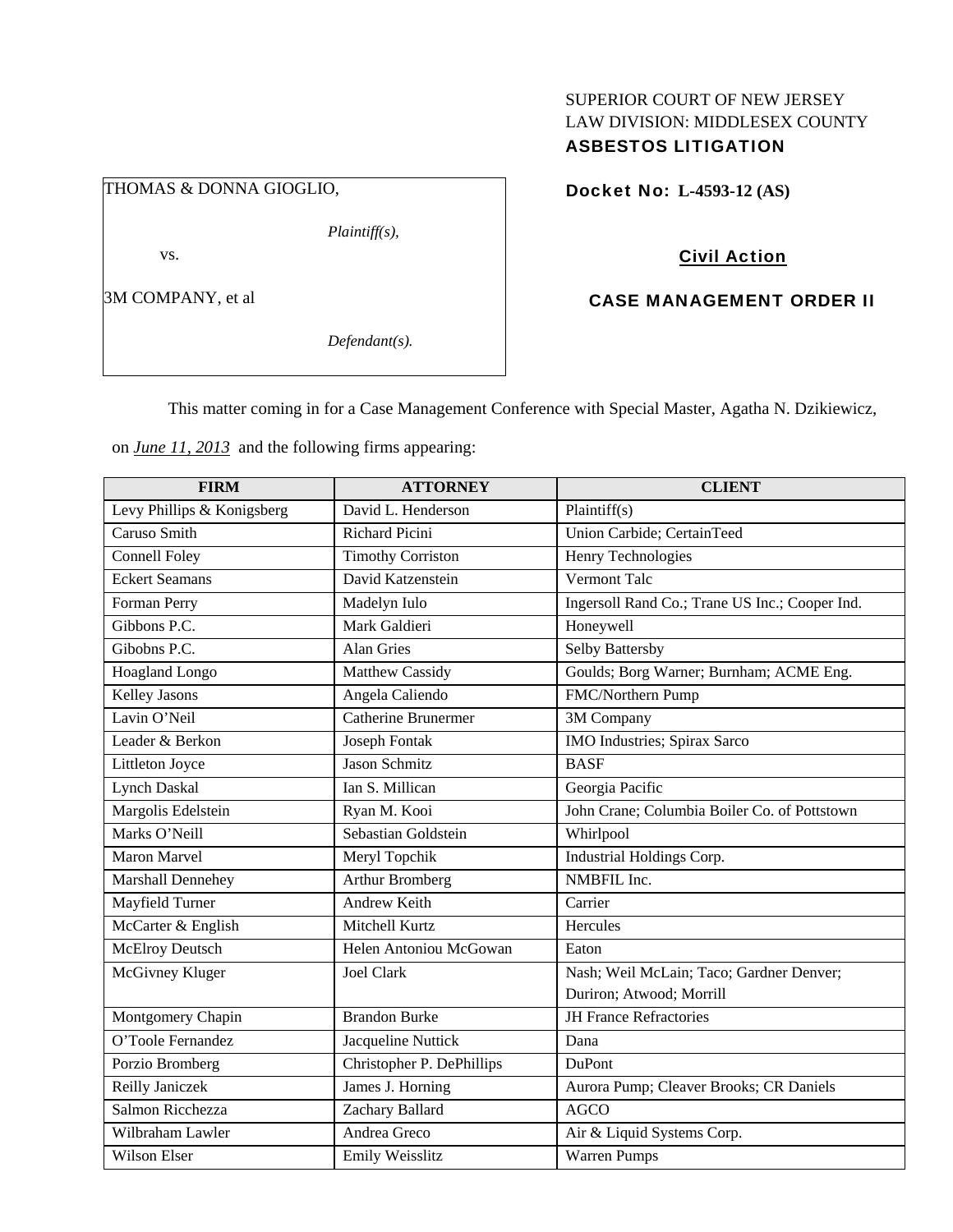IT IS on this **14th** day of **June, 2013** *effective from the conference date;*

ORDERED as follows:

Counsel receiving this Order through computerized electronic medium (E-Mail) shall be deemed by the court to have received a copy of the filed original court document. Any document served pursuant to this Order shall be deemed to be served by mail pursuant to *R*.1:5-2.

Defense counsel shall notify plaintiffs' counsel within thirty (30) days of the date of this Order if their client was incorrectly named in the Complaint. Counsel may be barred from raising this defense at a later time for failure to comply.

### **DISCOVERY**

| July 12, 2013   | Defendants shall serve answers to supplemental interrogatories and document<br>requests by this date.                                                                                                       |
|-----------------|-------------------------------------------------------------------------------------------------------------------------------------------------------------------------------------------------------------|
| August 16, 2013 | Fact discovery, including depositions, shall be completed by this date. Plaintiff's<br>counsel shall contact the Special Master within one week of this deadline if all<br>fact discovery is not completed. |
| August 30, 2013 | Depositions of corporate representatives shall be completed by this date.                                                                                                                                   |

#### **EARLY SETTLEMENT**

September 6, 2013 Settlement demands shall be served on all counsel and the Special Master by this date.

#### **SUMMARY JUDGMENT MOTION PRACTICE**

- September 27, 2013 Summary judgment motions limited to product identification issues shall be filed no later than this date.
- October 25, 2013 Last return date for product identification summary judgment motions.

#### **MEDICAL DEFENSE**

November 22, 2013 Defendants shall identify its medical experts and serve medical expert reports, if any, by this date.

#### **LIABILITY EXPERT REPORTS**

- October 18, 2013 Plaintiff shall identify its liability experts and serve liability expert reports or a certified expert statement by this date or waive any opportunity to rely on liability expert testimony.
- November 22, 2013 Defendants shall identify its liability experts and serve liability expert reports, if any, by this date or waive any opportunity to rely on liability expert testimony.

\_\_\_\_\_\_\_\_\_\_\_\_\_\_\_\_\_\_\_\_\_\_\_\_\_\_\_\_\_\_\_\_\_\_\_\_\_\_\_\_\_\_\_\_\_\_\_\_\_\_\_\_\_\_\_\_\_\_\_\_\_\_\_\_\_\_\_\_\_\_\_\_\_\_\_\_\_\_\_\_\_\_\_\_\_\_\_\_\_\_\_\_\_\_\_\_\_\_\_\_\_\_\_\_\_\_\_\_\_\_